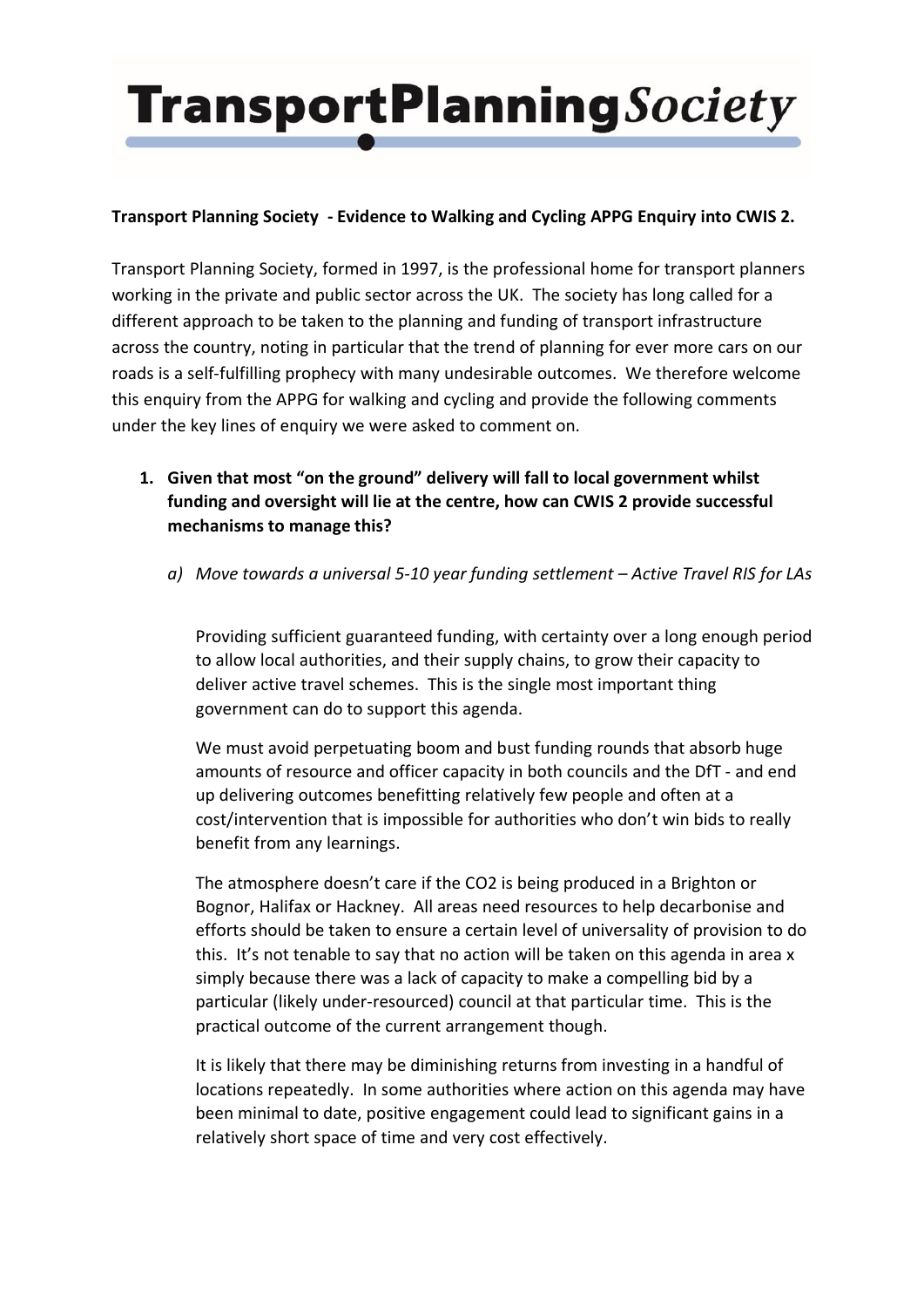To draw an analogy with education, schools that require improvement get significant attention from their LA and DfE to help support them on that journey, recognising that every child matters. In transport, LAs that are struggling on this agenda are too often left in their ruts and receive very little help to improve and build capacity. 'Oustanding' authorities benefit time and time again for large slugs of cash that help them achieve ever greater succesess – successes that can then seem ever more difficult to replicate in less successful authorities.

Some supporters of active travel schemes to often see such authorities as lost causes who have no capacity or appetite to challenge the status quo. The reality is that such authorities more often than not simply reflect the attitudes of the majority of their constituents in their decisions and prioritisation of road space. They need to be carefully supported to help bring them on this journey, not castigated as pariahs or dinosaurs. The delivery of good quality public realm and active travel infrastructure can help win arguments for the cause for many years to come – many authorities simply haven't had a chance to demonstrate that to their residents and so have no positive local examples to point to. Local examples will always carry more weight in local decision making than national case studies so it's really important that every authority has a standard bearer scheme for this agenda to point to.

In terms of the nuts and bolt of this, a good approach to build on may be the system of indicative allocations put forward under the Active Travel Fund programme. In this system the funding at set level is effectively earmarked for LAs (using a formula) on the basis that they put forward programmes of work that are compliant with the relevant funding framework.

Whilst there is some suggestion that the assessment of the first couple of tranche of bids was unnecessarily stringent – with some good schemes not being funded for sometimes unclear reasons, it is undeniably a more efficient way of working than having an open uncapped bidding round where there is huge wasted effort to overbid in the hope that some funding is secured. This was how TfL ran their first 'streetspace' programme and that produced massive overbidding with consequent wasted effort on all sides.

A similar approach has been used for highway asset maintenance for many years (which can be topped up if authorities demonstrate particularly efficient behaviours that aligns with DfT policy, judged via a resource-lite self assessment process). It has also been used for integrated transport block funding associated with Local Transport Plans and TfL LIP funding for boroughs. It demonstrates trust, provides space for local flexibility and allows for robust and sustainable supply chains to develop to efficiently deliver an ambitious pipeline of schemes. Checks and balances are retained in that the funding must be used in compliance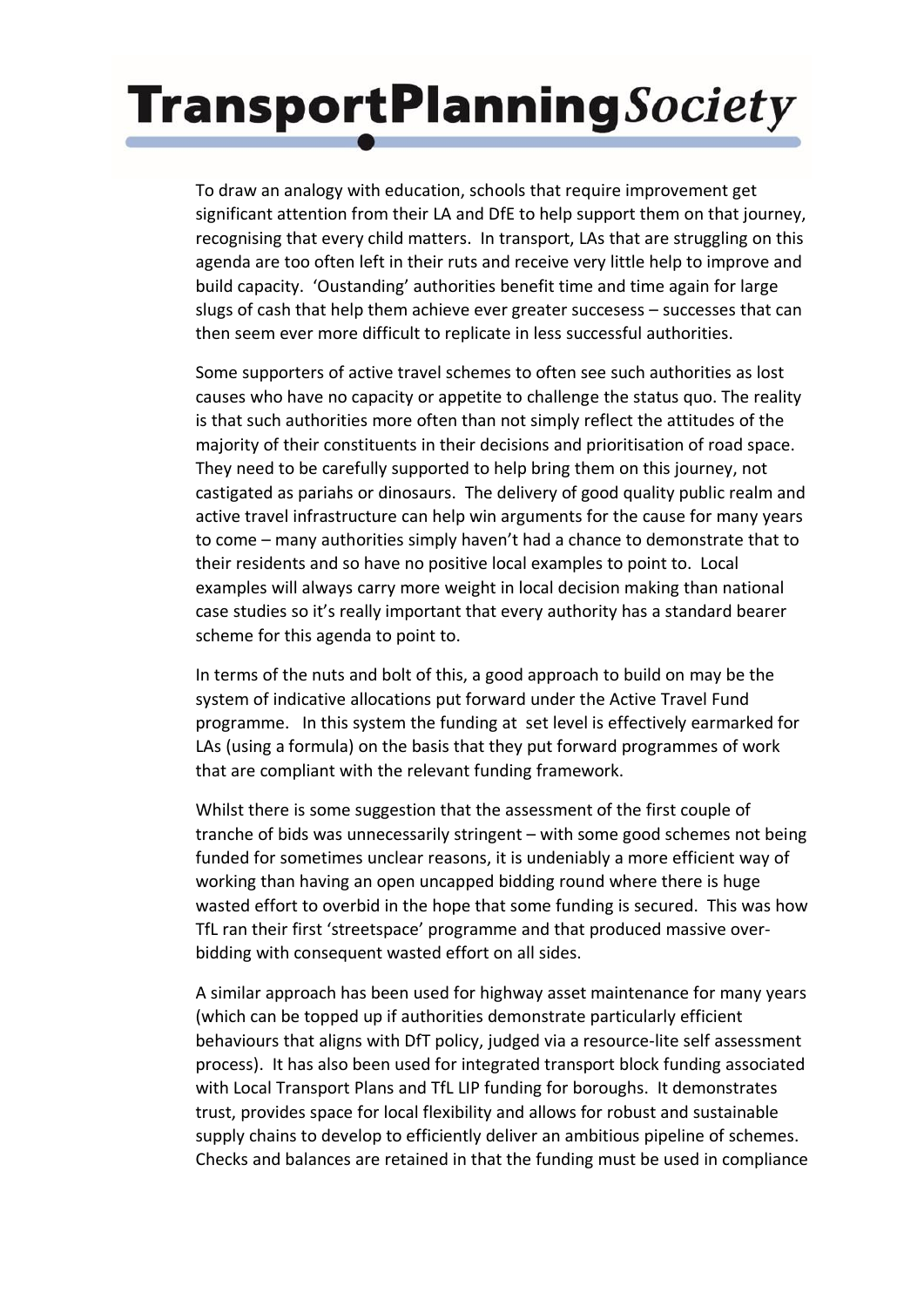with the overarching plan or strategy, and must comply with relevant guidance (e.g. LTN1/20).

Giving a realistic ceiling for local authorities to build an annual programme around is therefore a great start, but the approach that should be taken is for a RIS for LAs - a minimum 5 year or even better indicative 10 year settlement, 2<sup>nd</sup> tranche awards perhaps linked to performance in the first half. Annual settlements are highly sub-optimal (though better than London's recent 10 day settlement I guess…).

*b) Take a pipeline approach to major schemes*

It is recognised that separate specific funding pots for the very largest interventions may be necessary. Dispersing all money via formula may not allow for the most significant barriers to be tackled in some locales. As a consequence there is some ongoing need for a larger pot of funding, along the lines of TfL's liveable neighbourhoods, or the DfTs Local Major schemes.

Rather than having discrete bidding rounds though, these funding streams should take a pipeline approach so that authorities are continually developing ideas and bringing them forward for consideration for funding on an ongoing basis, rather than having to stop-start feasibility work for projects dictated by arbitrary deadlines set by central government (e.g. as proposed in the national 'mini-holland' programme).

The presumption should be that transformational infrastructure that delivers on active travel outcomes will receive funding - so undue effort is not spent examining the strategic case for each project of this nature. The focus should be on welcoming the ambition shown by the local authority and working collaboratively with them to ensure it delivers the best possible quality scheme.

LEPs may have a useful role to play here – particularly cross boundary cooperation where there isn't combined authority in place. They have been engaged in delivering active travel schemes to date, sometimes to a surprising degree. Giving them more support to coordinate in this space may be helpful and this could be fed into the current review of their purpose.

The LCWIP process has generally been well received, the hope being that these plans would help support an ambitious bid from the Department to the treasury for a long term funding settlement to make these plans a reality. This approach has much to commend it, and is also the model used in respect to the new bus strategy. LCWIPs could benefit from additional funding to progress the costings of interventions beyond concept design to more detailed feasibility. Costs of schemes can vary by a factor of 100% or more depending on the impact on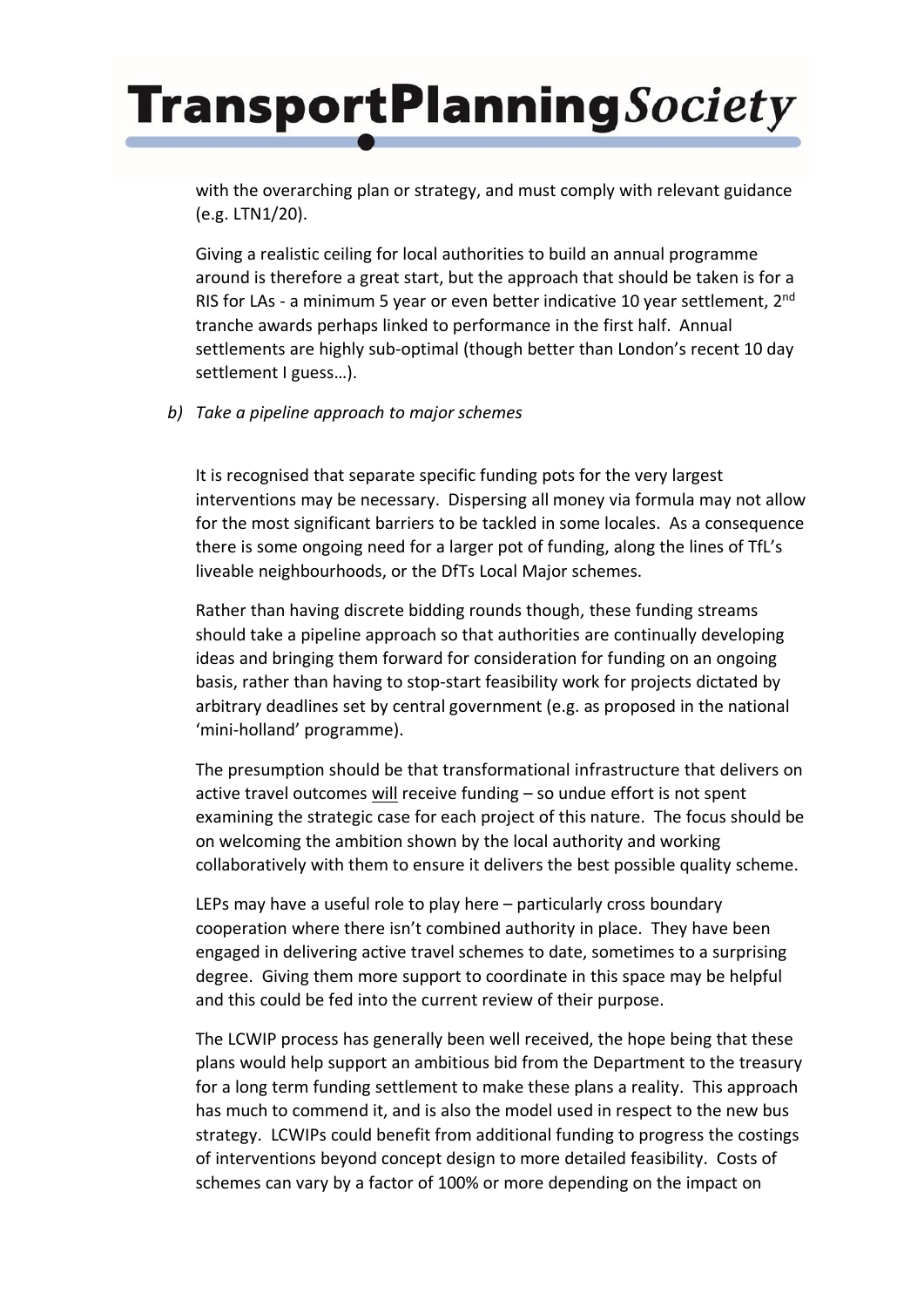statutory utilities. Too often that is not defined at bid stage and so leads to cost and implementation overruns.

Supporting the development of local expertise - from appropriate emphasis on training and capacity, alongside the continuing development and provision of high quality guidance, is the next highest priority. LTN1/20 is a great start. In general there is huge enthusiasm in the sector for the agenda, however for some, the development of a proactive focus away from catering for motorised vehicles will represent a departure from the way they have worked previously.

Public support – government messaging is really important in helping to win local arguments about space allocation. This needs to be strong, persuasive and, more importantly than anything else perhaps, consistent. Council's need to know that government is ambitious in this space and has their back on this agenda. Some of the recent experience with LTNs is worrying in this regard, however the broad mood music from DfT around gear change, and bus strategy is undeniably positive.

## **2. How should targets be set and what form (e.g. input, output, outcome) should they take?**

Professor Phil Godwin reflected on this recently when the secretary of state for transport announced: "We want 50 per cent of all journeys in towns and cities to be cycled or walked by 2030."

- In round terms, conurbations and large cities had average shares of walking and cycling of 30 per cent, public transport trips of 15 per cent, car 54 per cent.
- Smaller towns and cities had walking and cycling shares of 29 per cent, public transport only 5 per cent, and car 63 per cent.
- London had walking and cycling of 35 per cent, public transport 27 per cent, and car 25 per cent.
- It follows that to reach the targets, in each year until 2030 about three per cent of car trips in towns and cities would need to be transferred to walking and cycling.

Whilst Phil was pretty bullish about this, the challenge is herculean to say the least. In London, walking and cycling mode shares have stayed pretty static over last decade. Cycling has grown the most from 2% in 2010 all the way to….2.5% in 2019. That bald statistic hides lots of interesting local variations, however even if it is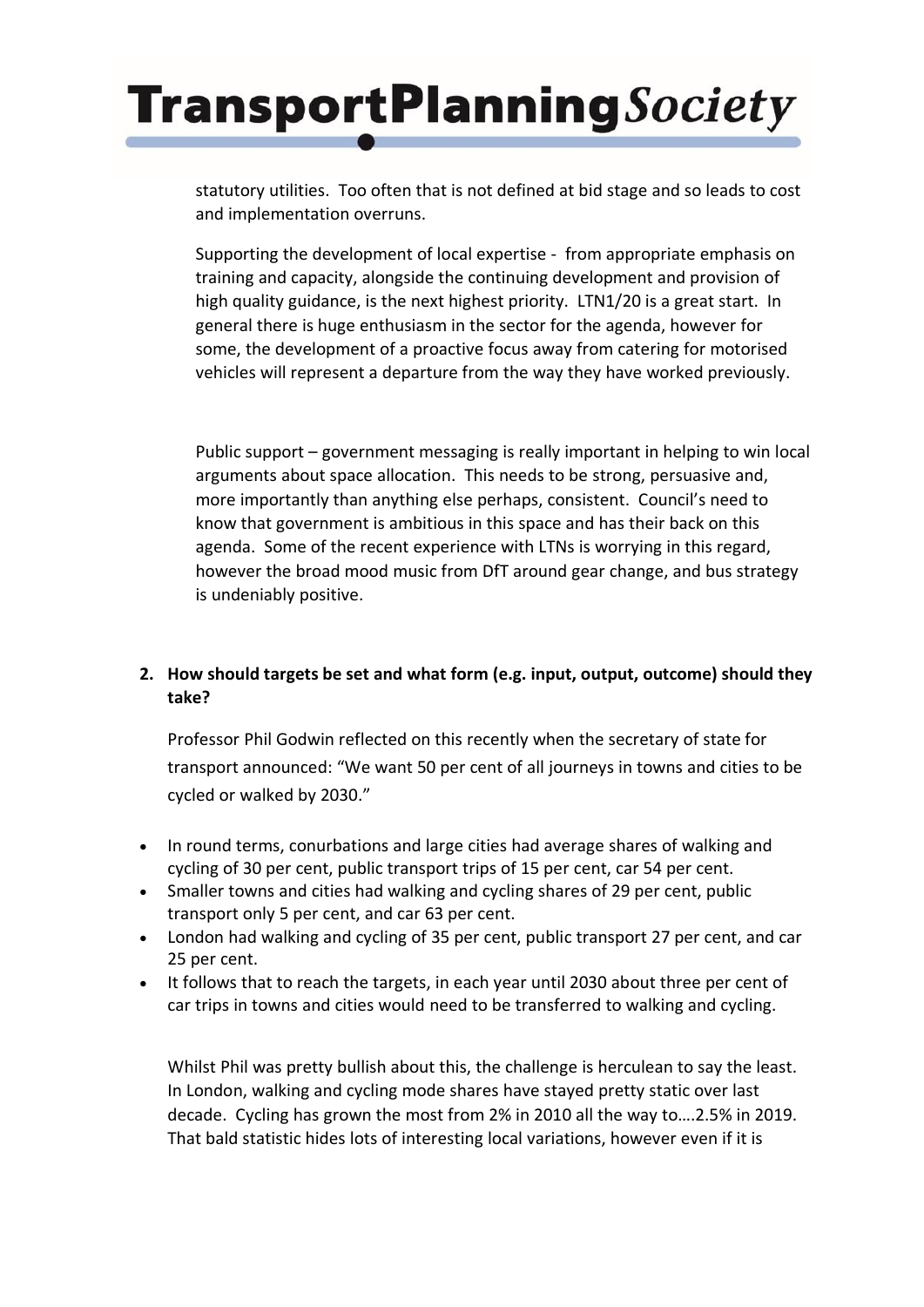underestimating the numbers significantly it is still a huge jump to get us to 50% in 9.5 years. For other areas even more so.

Targets are therefore useful to highlight the scale of the challenge and check credibility of the actions plans that are developed to achieve them - and of course there is the old adage about if you reach for the stars you may make the moon….

To be plausible though we really need both national *and* local targets. Tools such as the propensity for cycling toolkit would be a valuable place to start in developing local targets. TfL also looked at potentially walkable trips and this could be replicated nationally. TfL used models like this to help develop appropriate local targets for each borough in the last round of LIP, an approach that wase widely (though not universally) supported.

It has been calculated that to meet carbon emission reduction cycling mode share needs to grow from 2% to 8%. This is another way of looking at the setting of targets but some care needs to be taken to the applicability of a universal target to individual LAs.

It could be that a local traffic reduction target may also be worth revisiting. More motor traffic means less walking and cycling, particularly among those groups who do not like mixing with traffic. We have seen during lockdowns that as traffic reduces, people emerge onto their streets to walk and cycle.

#### *A note on scheme evaluation*

To date, local authority evaluations have measured cycling using methods such as automatic traffic counters and A.I. camera sensors. These methods can, however, only capture total numbers of bicycles, providing little or no information as to the type of people or bicycles involved. From an equity perspective this is unfortunate. Most low-cycling settings have hitherto seen cycling disproportionately undertaken by adult men, whereas in high-cycling settings cycling is much more equal by age and gender. Examining cyclist diversity can therefore be valuable in assessing how far new measures are making cycling more inclusive. It may also deepen understanding as to how and why cycling is changing at a given site.1

We need rigorous, accessible, national data for child travel to school or other child travel with a much more research on children and how they negotiate streets (side roads, pedestrians refuges).

<sup>1</sup> Anna Goodman, Claire McDonald, Anthony A. Laverty The value of measuring cycling diversity as well as cycling volume: a case study from South London. June 2021.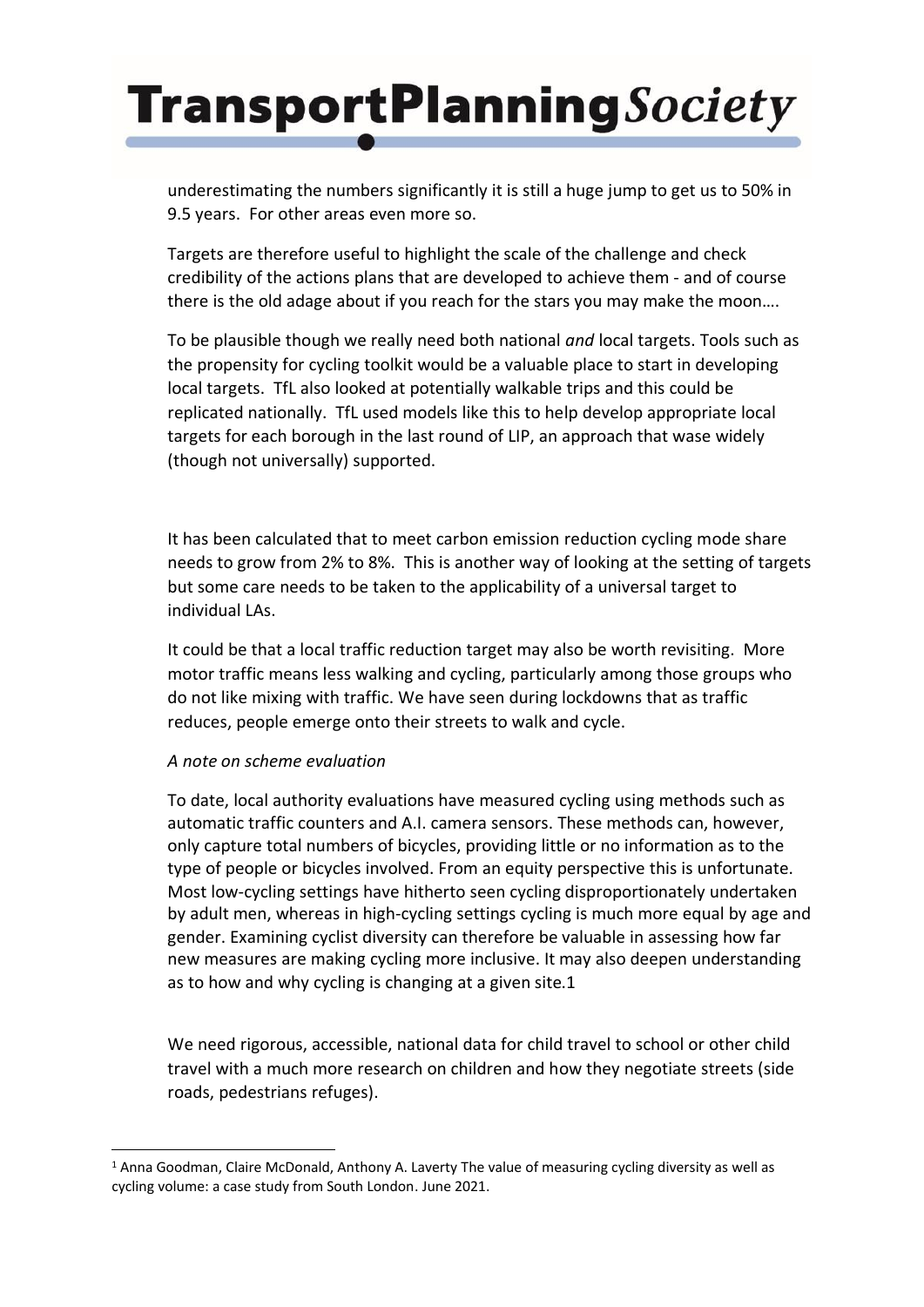- **3. What can be done to support transport/highway authorities that may not have a strong record in promoting walking and cycling?**
- **4. Local authorities and other bodies will need significant capacity and skills to spend the funding allocations required to meet the Government's targets (or any new ones). If they lack the capacity and/or skills, what can be done to assist them?**
- Provide training to all transport officers and portfolio holders responsible for transport or the environment on the new cycle design guidance LTN 1/20.
- Increase the awareness of authority's liability and responsibility to remove/reduce road danger, enable walking and cycling and provide clean air to their residents (as they must clean water).
- Increase the awareness of their duty to ensure those with protected characteristics under the Equality Act – who are most likely to benefit from less traffic and they tend to make shorter 'cyclable' trips.
- Ensure any new roads spending enables walking and cycling the government's current proposed spending on roads undermines the message of CWIS.
- Ultimately, if the authority is struggling, (failing to increase active travel or reduce motor traffic) then government should provide additional support and assistance, as government would in if an authority fails in other areas (such as NHS trusts, or schools).
- Increase awareness that EVs are not a panacea and should not be viewed as 'the solution'
- Support much, much greater sense of urgency. Over the last 20 years cycle use in the UK has hovered at less than 2% of all trips. We must start building for pedestrian and cycle traffic and cutting motor traffic at a pace and scale not yet seen. As noted above, in London cycling mode share was 1.2% in 2000 rising to 2.4% in 2019. If cycling levels continue to rise at that rate, it will take over 500 years to reach the levels of cycling now seen in cities such as Amsterdam (where cycling mode share is 36%).
- We need a tool like ActDev but for existing roads which model traffic reduction and space reallocation. This tool should account for traffic displacement/evaporation, air pollution, physical activity benefits, as well as age, gender considerations so that the model produces an equitable outcome (not just about adult commuters, but trips to school, the park, shops etc)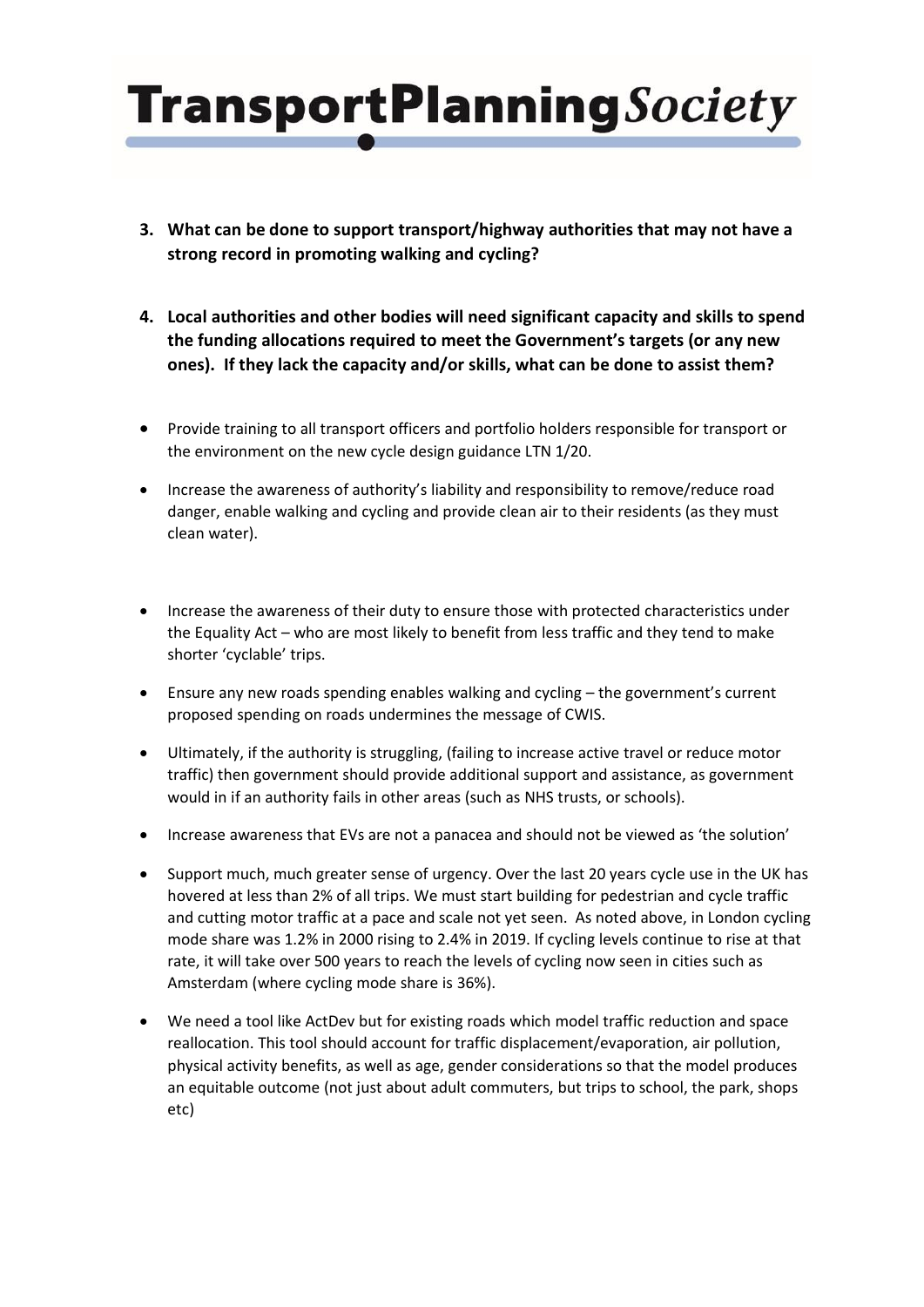- For younger transport practitioners coming through the system, there needs to be a reshaping of highways engineering and transport planning courses with involvement from Institutes (ICE, CIHT, TPS etc) and academics.
- For current generation of transport planners, the institutes should ensure compulsory topup traffic reduction, cycle and walking design training (as GPs and medics have to do to retain their right to practice medicine) for people to retain their 'CEng' or other postnominals.

### **5. What should be the role of Active Travel England and what resources will it need to fulfil this role?**

- It should be involved in reviewing local transport plans/5 year plan of schemes, all major cycle schemes and crucially this must include reviewing traffic reduction schemes on neighbourhoods (or we will continue to fail people making short, local trips). TPS thinks there is particular need for support around land use planning for major developments to ensure cycling is locked in, and ATE should be able to block schemes that don't maximise this outcome in the same way HE can in terms of impact on the road network.
- To be plausible and relevant it should have regional or even local ambassadors/commissioners who can assist over time in driving up quality and raising ambition for this agenda in individual LAs.
- In general though it should be a Critical friend more than enforcement inspector. Cycling England was a good model to follow.

### **6. What should CWIS 2 funding be spent on – i.e. what programmes or initiatives should be funded?**

- There is certainly a role for behaviour change campaigns, Look at SUVs, they make very little practical sense for most consumers but marketing has successfully sold them to us as an aspirational choice. The key to their success however is sustained funding and ongoing commitment to the messaging – a feast to famine approach to LA funding does not allow for this and therefore is likely to significantly reduce impact of behavior change initiatives.
- However studies suggest that revenue schemes on their own won't achieve change there needs to be the environment in place that makes this behaviour attractive. Removing traffic, and/or providing segregation is therefore key. Experiments are a good way to proceed here, but come at a resource cost. Given the need to bring community along with you that may